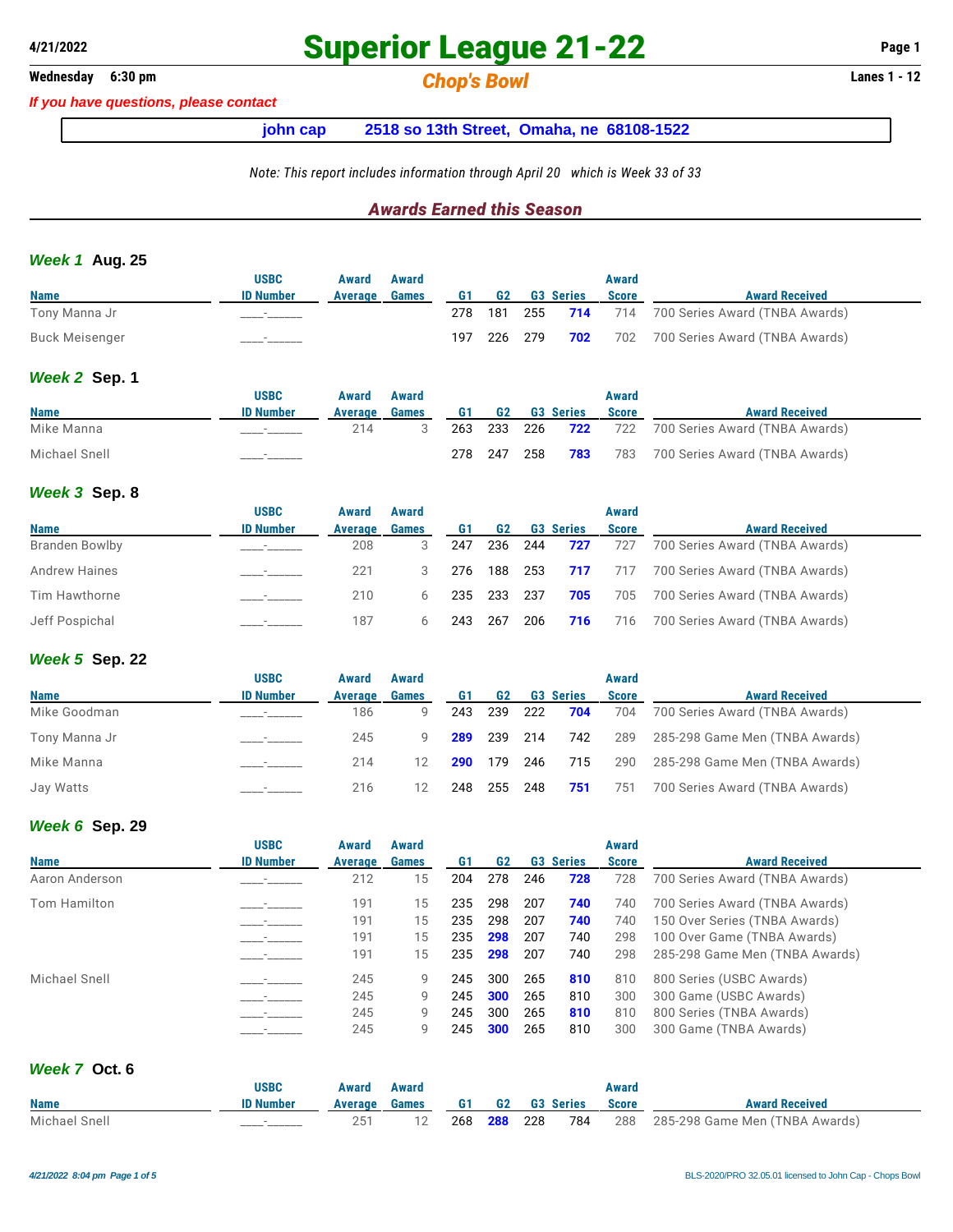## **Wednesday 6:30 pm** *Chop's Bowl* **Lanes 1 - 12**

*If you have questions, please contact*

## **john cap 2518 so 13th Street, Omaha, ne 68108-1522**

#### *Note: This report includes information through April 20 which is Week 33 of 33*

| <b>Name</b>      | <b>USBC</b><br><b>ID Number</b> | Award<br>Average | Award<br><b>Games</b> | G1  | G <sub>2</sub> |     | <b>G3 Series</b> | Award<br><b>Score</b> | <b>Award Received</b>            |
|------------------|---------------------------------|------------------|-----------------------|-----|----------------|-----|------------------|-----------------------|----------------------------------|
| Week $8$ Oct. 13 |                                 |                  |                       |     |                |     |                  |                       |                                  |
|                  | <b>USBC</b>                     | Award            | Award                 |     |                |     |                  | Award                 |                                  |
| <b>Name</b>      | <b>ID Number</b>                | Average          | <b>Games</b>          | G1  | G <sub>2</sub> |     | <b>G3 Series</b> | <b>Score</b>          | <b>Award Received</b>            |
| Tim Hawthorne    |                                 | 212              | 18                    | 300 | 256            | 190 | 746              | 300                   | 300 Game (USBC Awards)           |
|                  |                                 | 212              | 18                    | 300 | 256            | 190 | 746              | 300                   | 300 Game (TNBA Awards)           |
| Tom Lewis        |                                 | 202              | 18                    | 257 | 246            | 208 | 711              | 711                   | 700 Series Award (TNBA Awards)   |
| Trish Manna      |                                 |                  |                       | 234 | 178            | 192 | 604              | 604                   | 600 Series Award (TNBA Awards)   |
| Scott Sachs      |                                 | 202              | 21                    | 254 | 300            | 215 | 769              | 300                   | 300 Game (USBC Awards)           |
|                  |                                 | 202              | 21                    | 254 | 300            | 215 | 769              | 769                   | 700 Series Award (TNBA Awards)   |
|                  |                                 | 202              | 21                    | 254 | 300            | 215 | 769              | 769                   | 150 Over Series (TNBA Awards)    |
|                  |                                 | 202              | 21                    | 254 | 300            | 215 | 769              | 300                   | 300 Game (TNBA Awards)           |
| Allison Smisek   |                                 | 178              | 6                     | 180 | 284            | 256 | 720              | 720                   | 700 Series Award (TNBA Awards)   |
|                  |                                 | 178              | 6                     | 180 | 284            | 256 | 720              | 284                   | 275-298 Game Women (TNBA Awards) |

### *Week 9* **Oct. 20**

|             | USBC             | Award          | Award        |      |           |                  | Award |                                    |
|-------------|------------------|----------------|--------------|------|-----------|------------------|-------|------------------------------------|
| <b>Name</b> | <b>ID Number</b> | <b>Average</b> | <b>Games</b> | G1 – | <b>G2</b> | <b>G3 Series</b> | Score | <b>Award Received</b>              |
| Tim Welch   | _______          | 204            | 24           | 278  | 277       | 228 <b>783</b>   |       | 783 700 Series Award (TNBA Awards) |
|             |                  | 204            | 24           | 278  | 277       | 228 <b>783</b>   |       | 783 150 Over Series (TNBA Awards)  |

### *Week 10* **Oct. 27**

|                | <b>USBC</b>              | Award   | Award        |     |                    |         |                  | Award        |                                |
|----------------|--------------------------|---------|--------------|-----|--------------------|---------|------------------|--------------|--------------------------------|
| <b>Name</b>    | <b>ID Number</b>         | Average | <b>Games</b> | G1  | G2                 |         | <b>G3 Series</b> | <b>Score</b> | <b>Award Received</b>          |
| Nick Huelle    |                          | 216     | Q            | 227 | 208                | - 266   | 701              | 701          | 700 Series Award (TNBA Awards) |
| Tony Manna III |                          | 216     | 21           |     | 276 265 215        |         | 756              | 756          | 700 Series Award (TNBA Awards) |
| Andy McIntosh  | $\sim$                   | 193     |              |     | <b>289</b> 191 192 |         | 672              | 289          | 285-298 Game Men (TNBA Awards) |
| Eric Mulligan  | $\overline{\phantom{a}}$ | 193     | 18           | 220 |                    | 248 256 | 724              | 724          | 700 Series Award (TNBA Awards) |

### *Week 11* **Nov. 3**

|                 | <b>USBC</b>      | Award   | Award        |             |     |     |                  | Award        |                                                |
|-----------------|------------------|---------|--------------|-------------|-----|-----|------------------|--------------|------------------------------------------------|
| <b>Name</b>     | <b>ID Number</b> | Average | <b>Games</b> | G1          | G2  |     | <b>G3 Series</b> | <b>Score</b> | <b>Award Received</b>                          |
| Tony Manna Jr   | ________         | 235     | 27           | 300         | 207 | 268 | 775              |              | 300 300 Game (USBC Awards)                     |
|                 |                  | 235     | 27           | 300 207 268 |     |     | 775              |              | 300 300 Game (TNBA Awards)                     |
| Curtis Prudhome |                  |         |              | 267         |     |     |                  |              | 232 214 713 713 700 Series Award (TNBA Awards) |

#### *Week 12* **Nov. 10**

|                | <b>USBC</b>              | Award   | Award        |             |           |       |                  | Award        |                                              |
|----------------|--------------------------|---------|--------------|-------------|-----------|-------|------------------|--------------|----------------------------------------------|
| <b>Name</b>    | <b>ID Number</b>         | Average | <b>Games</b> | G1          | <b>G2</b> |       | <b>G3 Series</b> | <b>Score</b> | <b>Award Received</b>                        |
| Branden Bowlby | ___________              | 222     |              | 289         | 248       | 220   | 757              | 289          | 285-298 Game Men (TNBA Awards)               |
| Tom Kellev Jr  | $\overline{\phantom{a}}$ | 214     | 24           | 279 247 267 |           |       |                  |              | <b>793</b> 793 150 Over Series (TNBA Awards) |
|                |                          | 214     | 24           | 279         | 247       | - 267 | 793              | 793          | 700 Series Award (TNBA Awards)               |

### *Week 13* **Nov. 17**

|                                               | <b>USBC</b>      | Award          | Award        |     |                |       |                  | Award        |                                                                                           |
|-----------------------------------------------|------------------|----------------|--------------|-----|----------------|-------|------------------|--------------|-------------------------------------------------------------------------------------------|
| <b>Name</b>                                   | <b>ID Number</b> | <b>Average</b> | <b>Games</b> | G1  | G <sub>2</sub> |       | <b>G3 Series</b> | <b>Score</b> | <b>Award Received</b>                                                                     |
| Dave Black Sr                                 |                  | 211            |              | 204 | 246            | - 266 | 716              |              | 716 700 Series Award (TNBA Awards)                                                        |
| Mike Donohue Jr                               | $\sim$           | 168            | 30           | 265 | - 234          |       | 175 <b>674</b>   |              | 674 150 Over Series (TNBA Awards)                                                         |
| Bryan Gesser<br>4/21/2022 8:04 pm Page 2 of 5 |                  | 187            |              | 222 | 258 225        |       | 705              | 705          | 700 Series Award (TNRA Awards)<br>ELS-2020/PRO 32.05.01 licensed to John Cap - Chops Bowl |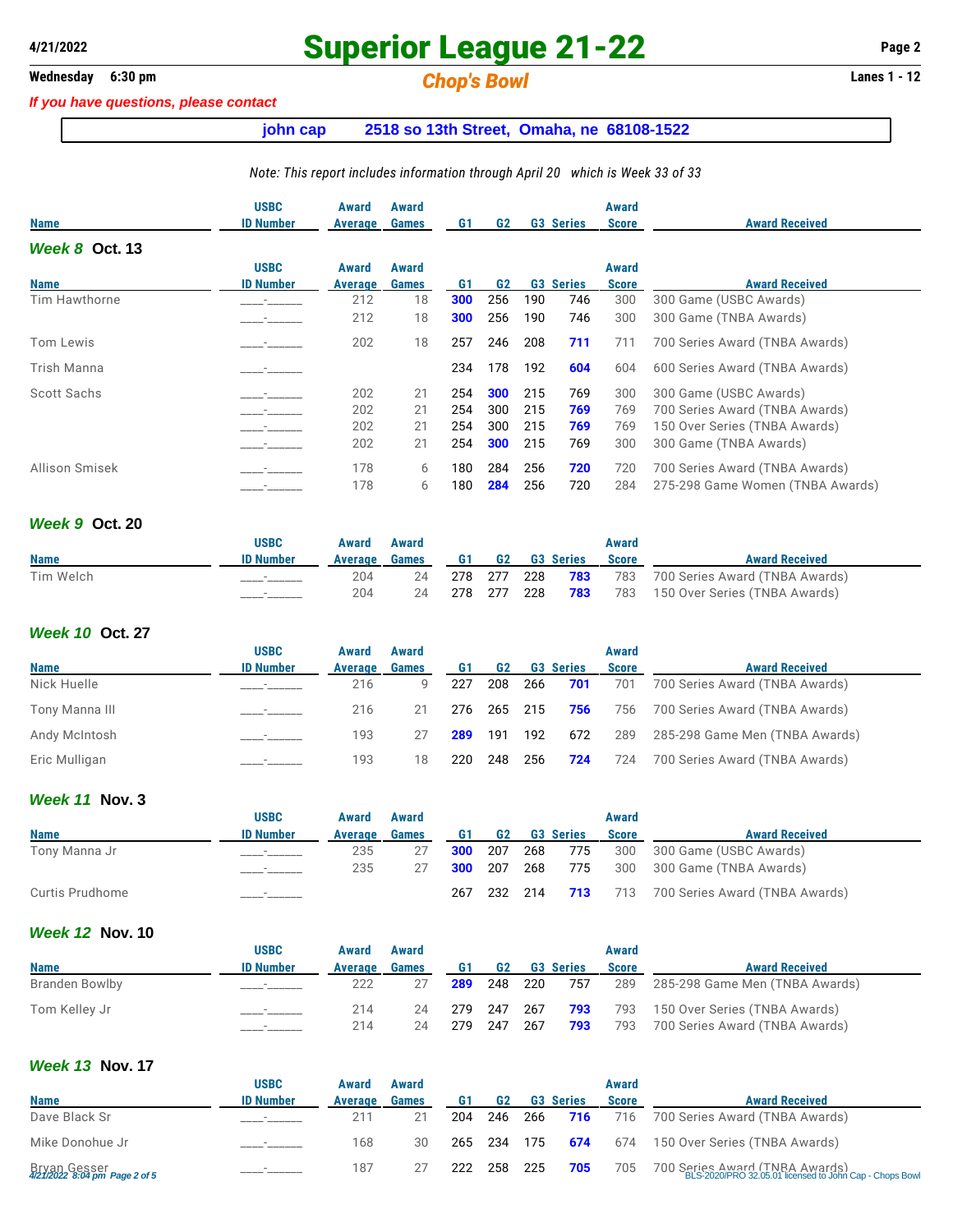## **Wednesday 6:30 pm** *Chop's Bowl* **Lanes 1 - 12**

#### *If you have questions, please contact*

### **john cap 2518 so 13th Street, Omaha, ne 68108-1522**

#### *Note: This report includes information through April 20 which is Week 33 of 33*

|              | <b>USBC</b>      | Award   | Award |     |         |                        | Award        |                                |
|--------------|------------------|---------|-------|-----|---------|------------------------|--------------|--------------------------------|
| <b>Name</b>  | <b>ID Number</b> | Average | Games | G1  | G2      | <b>G3 Series</b>       | <b>Score</b> | <b>Award Received</b>          |
| E J Hamilton |                  | 204     | 33    |     |         | 246 258 247 <b>751</b> | 751          | 700 Series Award (TNBA Awards) |
| Mick Snell   |                  | 208     | 21    | 299 | 180 214 |                        |              | 693 299 299 Game (TNBA Awards) |

#### *Week 15* **Dec. 1**

|                  | Award       | Award        |                |                |     |     |                  |                                |
|------------------|-------------|--------------|----------------|----------------|-----|-----|------------------|--------------------------------|
| <b>ID Number</b> | Average     | <b>Games</b> | G <sub>1</sub> | G <sub>2</sub> |     |     | <b>Score</b>     | <b>Award Received</b>          |
|                  | 209         | 30           | 217            | 236            | 256 | 709 | 709              | 700 Series Award (TNBA Awards) |
|                  | 195         | 30           | 235            | 244            | 221 | 700 | 700              | 700 Series Award (TNBA Awards) |
|                  | 210         | 33           | 249            | 244            | 211 | 704 | 704              | 700 Series Award (TNBA Awards) |
|                  | 183         | 36           | 234            | 246            | 228 | 708 | 708              | 150 Over Series (TNBA Awards)  |
|                  | 183         | 36           | 234            | 246            | 228 | 708 | 708              | 700 Series Award (TNBA Awards) |
|                  | 207         | 36           | 238            | 245            | 230 | 713 | 713              | 700 Series Award (TNBA Awards) |
|                  | 166         | 33           | 198            | 194            | 213 | 605 | 605              | 600 Series Award (TNBA Awards) |
|                  | 194         | 30           | 258            | 278            | 237 | 773 | 773              | 700 Series Award (TNBA Awards) |
|                  | 194         | 30           | 258            | 278            | 237 | 773 | 773              | 150 Over Series (TNBA Awards)  |
|                  | <b>USBC</b> |              |                |                |     |     | <b>G3 Series</b> | Award                          |

#### *Week 16* **Dec. 8**

|             | <b>USBC</b>      | Award      | Award        |            |                |     |                  | Award        |                                                                 |
|-------------|------------------|------------|--------------|------------|----------------|-----|------------------|--------------|-----------------------------------------------------------------|
| <b>Name</b> | <b>ID Number</b> | Average    | <b>Games</b> | G1         | <b>G2</b>      |     | <b>G3 Series</b> | <b>Score</b> | <b>Award Received</b>                                           |
| Joey Crayne |                  | 194        | 39           | 223        | 237            | 247 | 707              | 707          | 700 Series Award (TNBA Awards)                                  |
| Brian Lewis |                  | 207        | 39           | 236        | 256 221        |     | 713              |              | 713 700 Series Award (TNBA Awards)                              |
| Jim Webel   |                  | 191<br>191 | 36<br>36     | 258<br>258 | 257 217<br>257 | 217 | 732<br>732       | 732<br>732   | 700 Series Award (TNBA Awards)<br>150 Over Series (TNBA Awards) |

### *Week 17* **Dec. 22**

|               | <b>USBC</b>      | Award   | Award        |     |                |                  | Award        |                                                |
|---------------|------------------|---------|--------------|-----|----------------|------------------|--------------|------------------------------------------------|
| <b>Name</b>   | <b>ID Number</b> | Average | <b>Games</b> | G1  | G2             | <b>G3 Series</b> | <b>Score</b> | <b>Award Received</b>                          |
| Pat Almgren   |                  |         |              | 237 |                |                  |              | 246 263 746 746 700 Series Award (TNBA Awards) |
| Danny Baratta |                  | 198     | 36           | 192 | 236 <b>297</b> | 725              | 297          | 285-298 Game Men (TNBA Awards)                 |

#### *Week 18* **Dec. 29**

|                       | <b>USBC</b>      | Award   | Award        |     |                |     |                  | <b>Award</b> |                                |
|-----------------------|------------------|---------|--------------|-----|----------------|-----|------------------|--------------|--------------------------------|
| <b>Name</b>           | <b>ID Number</b> | Average | <b>Games</b> | G1  | G <sub>2</sub> |     | <b>G3 Series</b> | <b>Score</b> | <b>Award Received</b>          |
| Steve Cap             |                  | 211     | 33           | 233 | 266            | 235 | 734              | 734          | 700 Series Award (TNBA Awards) |
| Alan Henline          |                  | 187     | 48           | 212 | 242            | 262 | 716              | 716          | 150 Over Series (TNBA Awards)  |
|                       |                  | 187     | 48           | 212 | 242            | 262 | 716              | 716          | 700 Series Award (TNBA Awards) |
| Matt Lorimor          |                  | 181     | 30           | 192 | 264            | 242 | 698              | 698          | 150 Over Series (TNBA Awards)  |
| <b>Scottie Manzer</b> |                  | 209     | 42           | 286 | 244            | 236 | 766              | 766          | 700 Series Award (TNBA Awards) |
|                       |                  | 209     | 42           | 286 | 244            | 236 | 766              | 286          | 285-298 Game Men (TNBA Awards) |
| Dave Smith            |                  | 193     | 48           | 213 | 237            | 256 | 706              | 706          | 700 Series Award (TNBA Awards) |
| Mike Yost             |                  | 190     | 45           | 213 | 221            | 279 | 713              | 713          | 700 Series Award (TNBA Awards) |
| $M$ gak 10 $\mu$ n 5  |                  |         |              |     |                |     |                  |              |                                |

| T           |                  |         |       |           |           |                  |              |                       |
|-------------|------------------|---------|-------|-----------|-----------|------------------|--------------|-----------------------|
|             | USBC             | Award   | Award |           |           |                  | Award        |                       |
| <b>Name</b> | <b>ID Number</b> | Average | Games | <b>G1</b> | <b>G2</b> | <b>G3 Series</b> | <b>Score</b> | <b>Award Received</b> |
|             |                  |         |       |           |           |                  |              |                       |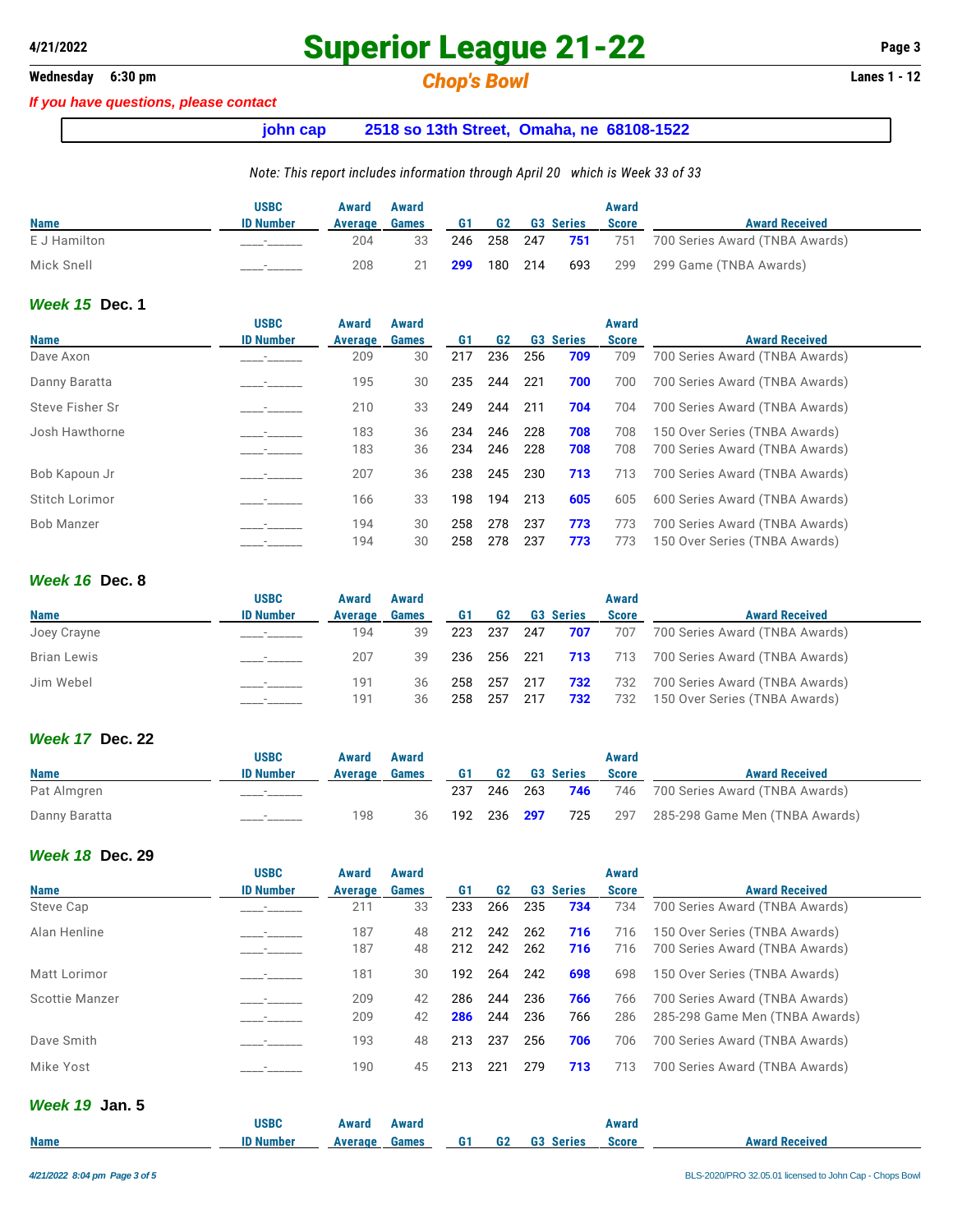## **Wednesday 6:30 pm** *Chop's Bowl* **Lanes 1 - 12**

#### *If you have questions, please contact*

### **john cap 2518 so 13th Street, Omaha, ne 68108-1522**

#### *Note: This report includes information through April 20 which is Week 33 of 33*

|                | <b>USBC</b>      | Award   | Award        |     |             |     |                  | Award        |                                |
|----------------|------------------|---------|--------------|-----|-------------|-----|------------------|--------------|--------------------------------|
| <b>Name</b>    | <b>ID Number</b> | Average | <b>Games</b> | G1  | G2          |     | <b>G3 Series</b> | <b>Score</b> | <b>Award Received</b>          |
| Aaron Anderson |                  | 223     | 51           | 289 | 237         | 235 | 761              | 289          | 285-298 Game Men (TNBA Awards) |
| Mike Manna     |                  | 219     | 48           |     | 300 213 184 |     | 697              | 300          | 300 Game (USBC Awards)         |
|                |                  | 219     | 48           | 300 | 213         | 184 | 697              | 300          | 300 Game (TNBA Awards)         |

#### *Week 20* **Jan. 12**

|                   | <b>USBC</b>              | Award   | Award        |     |             |     |                  | Award        |                                |
|-------------------|--------------------------|---------|--------------|-----|-------------|-----|------------------|--------------|--------------------------------|
| <b>Name</b>       | <b>ID Number</b>         | Average | <b>Games</b> | G1  | <b>G2</b>   |     | <b>G3 Series</b> | <b>Score</b> | <b>Award Received</b>          |
| Barry Almgren     |                          | 211     | 48           | 279 | 259         | 223 | 761              | 761          | 700 Series Award (TNBA Awards) |
| Steve Fisher Sr   | $\overline{\phantom{a}}$ | 216     | 48           |     |             |     | 213 215 289 717  | 289          | 285-298 Game Men (TNBA Awards) |
| <b>Tyler Null</b> |                          | 207     | 36           |     | 256 224 259 |     | 739              | 739          | 700 Series Award (TNBA Awards) |

### *Week 22* **Jan. 26**

|               | <b>USBC</b>      | <b>Award</b> | Award        |    |                     |                  | <b>Award</b> |                                                 |
|---------------|------------------|--------------|--------------|----|---------------------|------------------|--------------|-------------------------------------------------|
| <b>Name</b>   | <b>ID Number</b> | Average      | <b>Games</b> | G1 | G2                  | <b>G3 Series</b> | <b>Score</b> | <b>Award Received</b>                           |
| Aaron Mahoney |                  |              | 39           |    | 172  161 <b>276</b> | 609              |              | 276     275-284 Men (TNBA Awards)               |
| Tony Manna Jr |                  | 234          |              |    |                     |                  |              | 54 256 279 279 814 814 800 Series (USBC Awards) |
|               |                  | 234          | 54           |    | 256 279 279         |                  |              | <b>814</b> 814 800 Series (TNBA Awards)         |

#### *Week 23* **Feb. 2**

|             | <b>USBC</b>      | Award         | Award |                 |  | Award        |                                                    |
|-------------|------------------|---------------|-------|-----------------|--|--------------|----------------------------------------------------|
| <b>Name</b> | <b>ID Number</b> | Average Games |       | G1 G2 G3 Series |  | <b>Score</b> | <b>Award Received</b>                              |
| Jay Watts   |                  |               | 51    |                 |  |              | 255 191 290 736 290 285-298 Game Men (TNBA Awards) |

#### *Week 24* **Feb. 9**

|                 | <b>USBC</b>      | Award   | Award        |     |           |     |                  | Award        |                                                |
|-----------------|------------------|---------|--------------|-----|-----------|-----|------------------|--------------|------------------------------------------------|
| <b>Name</b>     | <b>ID Number</b> | Average | <b>Games</b> | G1. | <b>G2</b> |     | <b>G3 Series</b> | <b>Score</b> | <b>Award Received</b>                          |
| Jodi Quakenbush |                  | 182     |              | 203 | 234       | 189 | 626              |              | 626 600 Series Award (TNBA Awards)             |
| Linda Workman   |                  | 178     |              | 190 |           |     |                  |              | 238 234 662 662 600 Series Award (TNBA Awards) |

#### *Week 26* **Feb. 23**

|                    | <b>USBC</b>              | Award   | Award        |     |         |     |                  | Award        |                                |
|--------------------|--------------------------|---------|--------------|-----|---------|-----|------------------|--------------|--------------------------------|
| <b>Name</b>        | <b>ID Number</b>         | Average | <b>Games</b> | G1  | G2      |     | <b>G3 Series</b> | <b>Score</b> | <b>Award Received</b>          |
| Tim Hawthorne      |                          | 216     | 51           | 200 | 297     | 206 | 703              | 297          | 285-298 Game Men (TNBA Awards) |
| Nick Huelle        |                          | 218     | 36           | 288 | 218     | 202 | 708              | 288          | 285-298 Game Men (TNBA Awards) |
| <b>Brian Lewis</b> | $\overline{\phantom{a}}$ | 208     | 66           | 194 | 288     | 265 | 747              | 288          | 285-298 Game Men (TNBA Awards) |
| Allison Smisek     |                          | 184     | 24           | 234 | 192 236 |     | 662              | 662          | 600 Series Award (TNBA Awards) |

#### *Week 29* **Mar. 16**

|             | USBC             | Award         | Award |                    |  |                 | Award        |                                        |
|-------------|------------------|---------------|-------|--------------------|--|-----------------|--------------|----------------------------------------|
| <b>Name</b> | <b>ID Number</b> | Average Games |       |                    |  | G1 G2 G3 Series | <b>Score</b> | <b>Award Received</b>                  |
| Tyler Null  |                  | 209           |       | <b>290</b> 235 174 |  |                 |              | 699 290 285-298 Game Men (TNBA Awards) |

#### *Week 30* **Mar. 23**

|                 | <b>USBC</b>      | Award         | Award |  |                 | Award        |                                                    |
|-----------------|------------------|---------------|-------|--|-----------------|--------------|----------------------------------------------------|
| <b>Name</b>     | <b>ID Number</b> | Average Games |       |  | G1 G2 G3 Series | <b>Score</b> | <b>Award Received</b>                              |
| Mike Quakenbush |                  |               |       |  |                 |              | 259 247 201 707 707 700 Series Award (TNBA Awards) |